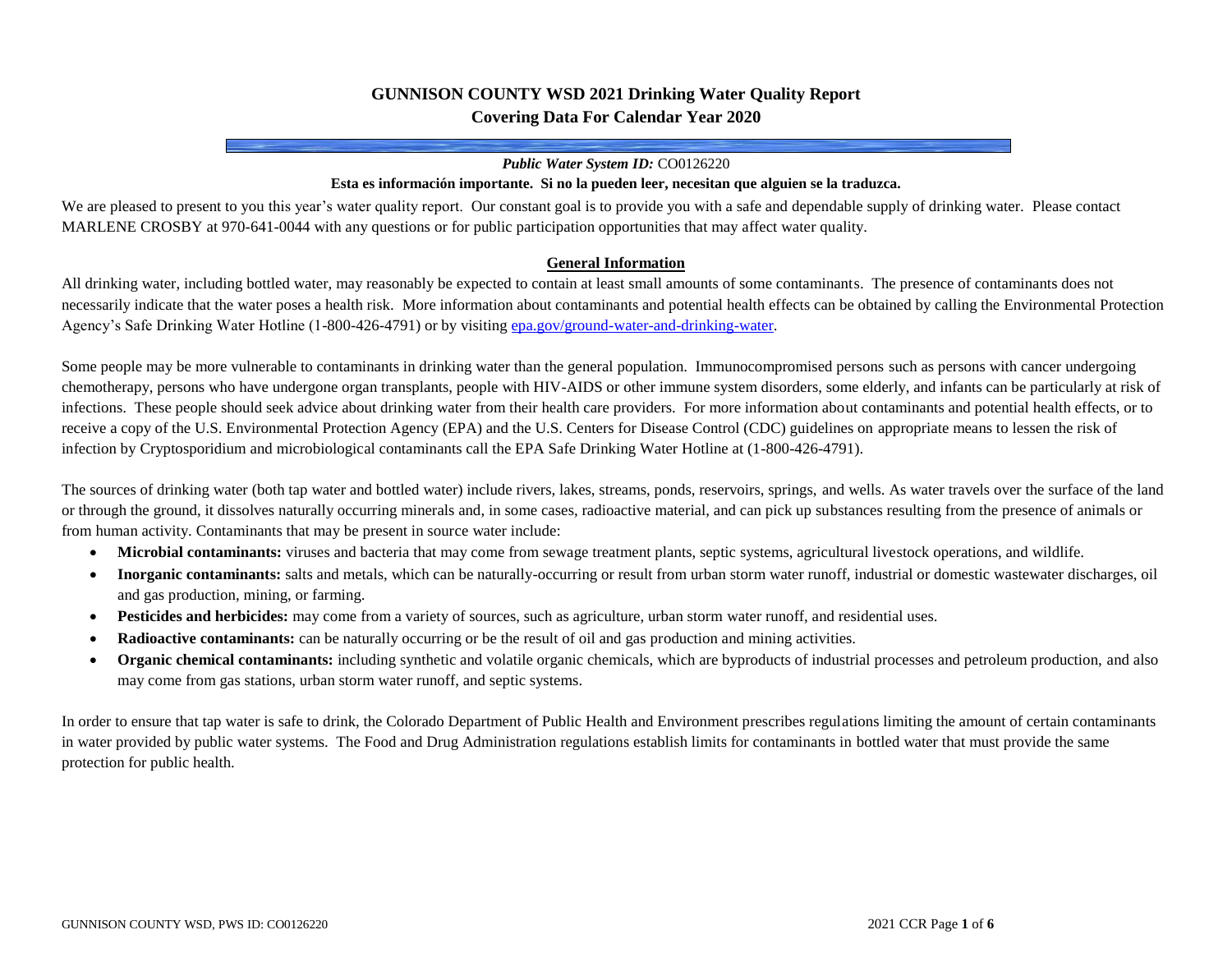### **Lead in Drinking Water**

If present, elevated levels of lead can cause serious health problems (especially for pregnant women and young children). It is possible that lead levels at your home may be higher than other homes in the community as a result of materials used in your home's plumbing. If you are concerned about lead in your water, you may wish to have your water tested. When your water has been sitting for several hours, you can minimize the potential for lead exposure by flushing your tap for 30 seconds to 2 minutes before using water for drinking or cooking. Additional information on lead in drinking water, testing methods, and steps you can take to minimize exposure is available from the Safe Drinking Water Hotline (1-800-426-4791) or a[t epa.gov/safewater/lead.](http://www.epa.gov/safewater/lead)

### **Source Water Assessment and Protection (SWAP)**

The Colorado Department of Public Health and Environment may have provided us with a Source Water Assessment Report for our water supply. For general information or to obtain a copy of the report please visit wordcompliance.com/ccr. The report is located under "Guidance: Source Water Assessment Reports". Search the table using 126220, GUNNISON COUNTY WSD, or by contacting MARLENE CROSBY at 970-641-0044. The Source Water Assessment Report provides a screening-level evaluation of potential contamination that *could* occur. It *does not* mean that the contamination *has or will* occur. We can use this information to evaluate the need to improve our current water treatment capabilities and prepare for future contamination threats. This can help us ensure that quality finished water is delivered to your homes. In addition, the source water assessment results provide a starting point for developing a source water protection plan. Potential sources of contamination in our source water area are listed on the next page.

Please contact us to learn more about what you can do to help protect your drinking water sources, any questions about the Drinking Water Quality Report, to learn more about our system, or to attend scheduled public meetings. We want you, our valued customers, to be informed about the services we provide and the quality water we deliver to you every day.

| <b>Sources (Water Type - Source Type)</b>                         | <b>Potential Source(s) of Contamination</b>                                                                                                                                                                                                                                                                                                                                                                                                                                                                                    |
|-------------------------------------------------------------------|--------------------------------------------------------------------------------------------------------------------------------------------------------------------------------------------------------------------------------------------------------------------------------------------------------------------------------------------------------------------------------------------------------------------------------------------------------------------------------------------------------------------------------|
| <b>GUNNISON RIVER INFILTRATION GALLERY (Surface Water-Intake)</b> | EPA Hazardous Waste Generators, EPA Chemical Inventory/Storage Sites, Permitted<br>Wastewater Discharge Sites, Aboveground, Underground and Leaking Storage Tank<br>Sites, Existing/Abandoned Mine Sites, Other Facilities,<br>Commercial/Industrial/Transportation, High Intensity Residential, Low Intensity<br>Residential, Urban Recreational Grasses, Quarries / Strip Mines / Gravel Pits, Row<br>Crops, Pasture / Hay, Deciduous Forest, Evergreen Forest, Mixed Forest, Septic<br>Systems, Oil / Gas Wells, Road Miles |

## **Our Water Sources**

## **Terms and Abbreviations**

- **Maximum Contaminant Level (MCL)** − The highest level of a contaminant allowed in drinking water.
- **Treatment Technique (TT)** − A required process intended to reduce the level of a contaminant in drinking water.
- **Health-Based** − A violation of either a MCL or TT.
- **Non-Health-Based** − A violation that is not a MCL or TT.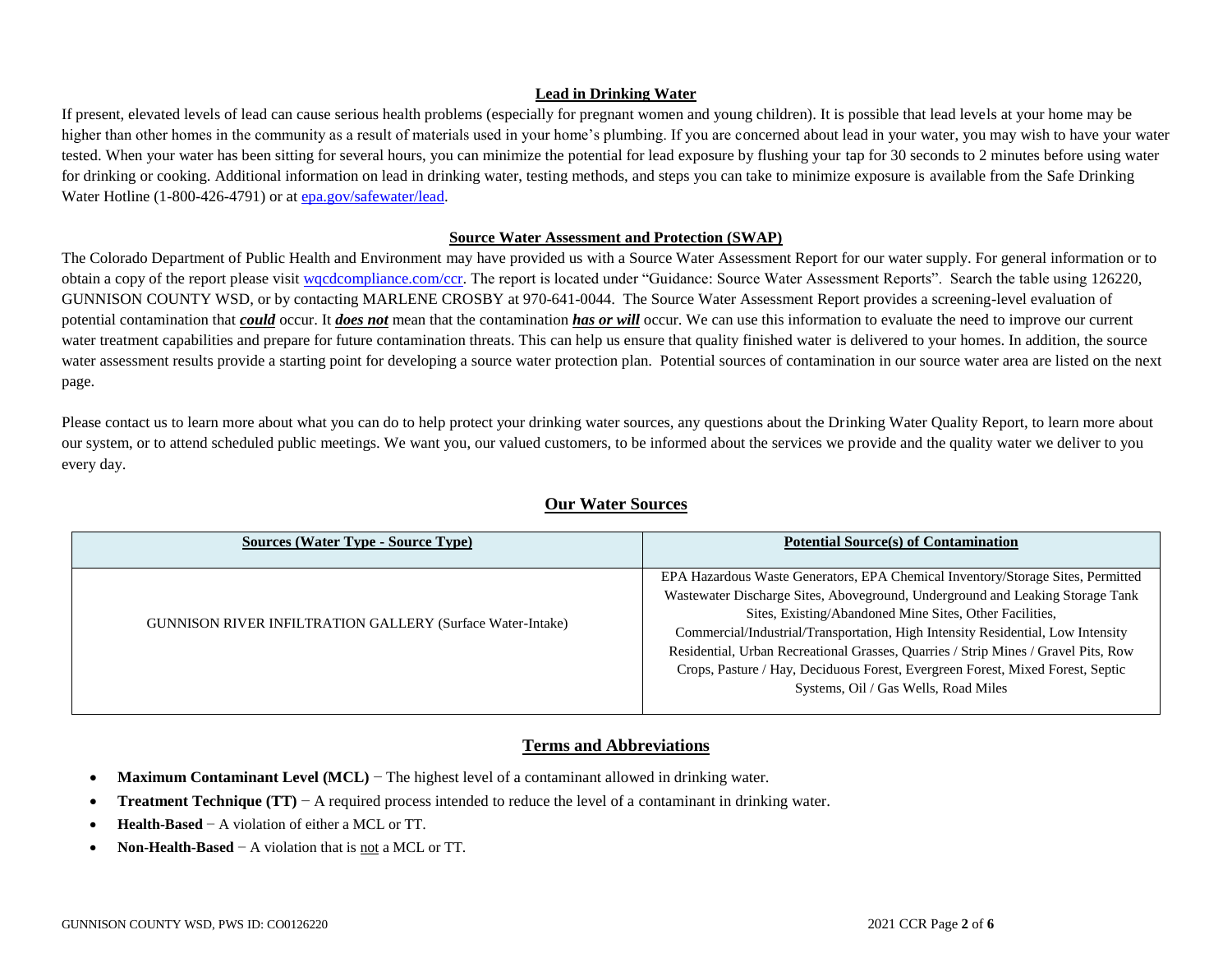- **Action Level (AL)** The concentration of a contaminant which, if exceeded, triggers treatment and other regulatory requirements.
- **Maximum Residual Disinfectant Level (MRDL)** The highest level of a disinfectant allowed in drinking water. There is convincing evidence that addition of a disinfectant is necessary for control of microbial contaminants.
- **Maximum Contaminant Level Goal (MCLG)** The level of a contaminant in drinking water below which there is no known or expected risk to health. MCLGs allow for a margin of safety.
- **Maximum Residual Disinfectant Level Goal (MRDLG)** The level of a drinking water disinfectant, below which there is no known or expected risk to health. MRDLGs do not reflect the benefits of the use of disinfectants to control microbial contaminants.
- **Violation (No Abbreviation)** − Failure to meet a Colorado Primary Drinking Water Regulation.
- **Formal Enforcement Action (No Abbreviation)** − Escalated action taken by the State (due to the risk to public health, or number or severity of violations) to bring a non-compliant water system back into compliance.
- **Variance and Exemptions (V/E)** − Department permission not to meet a MCL or treatment technique under certain conditions.
- **Gross Alpha (No Abbreviation)** − Gross alpha particle activity compliance value. It includes radium-226, but excludes radon 222, and uranium.
- **Picocuries per liter (pCi/L)** − Measure of the radioactivity in water.
- **Nephelometric Turbidity Unit (NTU)** − Measure of the clarity or cloudiness of water. Turbidity in excess of 5 NTU is just noticeable to the typical person.
- **Compliance Value (No Abbreviation)** Single or calculated value used to determine if regulatory contaminant level (e.g. MCL) is met. Examples of calculated values are the 90th Percentile, Running Annual Average (RAA) and Locational Running Annual Average (LRAA).
- **Average (x-bar)** − Typical value.
- **Range (R)** − Lowest value to the highest value.
- **Sample Size (n)** − Number or count of values (i.e. number of water samples collected).
- **Parts per million = Milligrams per liter (ppm = mg/L)** − One part per million corresponds to one minute in two years or a single penny in \$10,000.
- **Parts per billion = Micrograms per liter (ppb = ug/L)** One part per billion corresponds to one minute in 2,000 years, or a single penny in \$10,000,000.
- **Not Applicable (N/A)** Does not apply or not available.
- **Level 1 Assessment** A study of the water system to identify potential problems and determine (if possible) why total coliform bacteria have been found in our water system.
- Level 2 Assessment A very detailed study of the water system to identify potential problems and determine (if possible) why an E. coli MCL violation has occurred and/or why total coliform bacteria have been found in our water system on multiple occasions.

## **Detected Contaminants**

GUNNISON COUNTY WSD routinely monitors for contaminants in your drinking water according to Federal and State laws. The following table(s) show all detections found in the period of January 1 to December 31, 2020 unless otherwise noted. The State of Colorado requires us to monitor for certain contaminants less than once per year because the concentrations of these contaminants are not expected to vary significantly from year to year, or the system is not considered vulnerable to this type of contamination. Therefore, some of our data, though representative, may be more than one year old. Violations and Formal Enforcement Actions, if any, are reported in the next section of this report.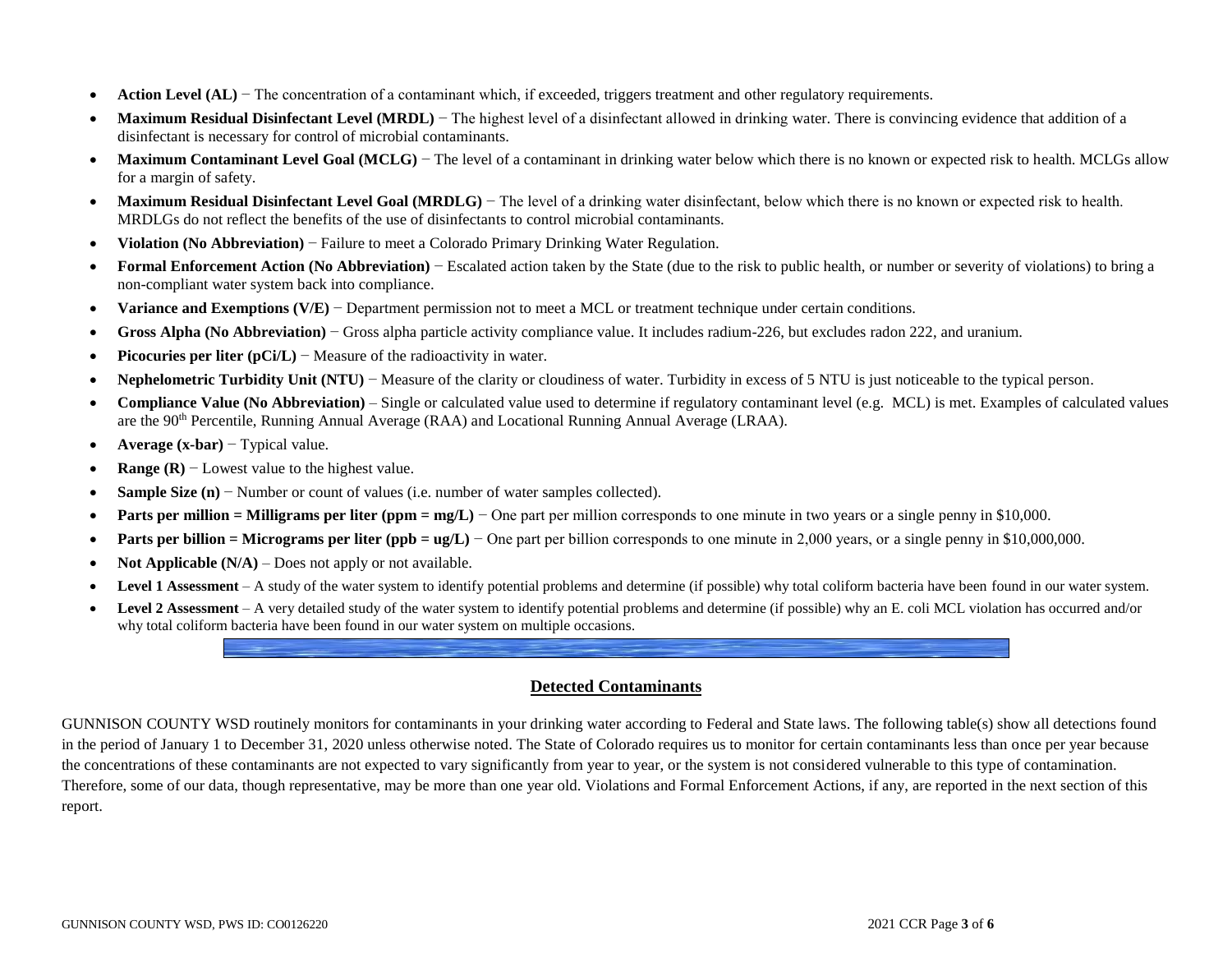Note: Only detected contaminants sampled within the last 5 years appear in this report. If no tables appear in this section then no contaminants were detected in the last round of monitoring.

| Disinfectants Sampled in the Distribution System<br><b>TT Requirement:</b> At least 95% of samples per period (month or quarter) must be at least 0.2 ppm $OR$<br>If sample size is less than 40 no more than 1 sample is below $0.2$ ppm<br><b>Typical Sources:</b> Water additive used to control microbes |                    |                                                                                                                       |  |  |                |           |  |  |
|--------------------------------------------------------------------------------------------------------------------------------------------------------------------------------------------------------------------------------------------------------------------------------------------------------------|--------------------|-----------------------------------------------------------------------------------------------------------------------|--|--|----------------|-----------|--|--|
| <b>Disinfectant</b><br><b>Name</b>                                                                                                                                                                                                                                                                           | <b>Time Period</b> | <b>Sample Size</b><br>TT<br><b>MRDL</b><br><b>Results</b><br><b>Number of Samples Below Level</b><br><b>Violation</b> |  |  |                |           |  |  |
| Chlorine                                                                                                                                                                                                                                                                                                     | December, 2020     | Lowest period percentage of samples meeting<br>TT requirement: 100%                                                   |  |  | N <sub>0</sub> | $4.0$ ppm |  |  |

| Lead and Copper Sampled in the Distribution System |                               |                             |                              |                           |                                      |                                                  |                                                        |                                                                            |  |
|----------------------------------------------------|-------------------------------|-----------------------------|------------------------------|---------------------------|--------------------------------------|--------------------------------------------------|--------------------------------------------------------|----------------------------------------------------------------------------|--|
| <b>Contaminant Name</b>                            | <b>Time Period</b>            | 90 <sup>th</sup> Percentile | <b>Sample</b><br><b>Size</b> | Unit of<br><b>Measure</b> | 90 <sup>th</sup><br>Percentile<br>AL | <b>Sample</b><br><b>Sites</b><br><b>Above AL</b> | 90 <sup>th</sup> Percentile<br>AL<br><b>Exceedance</b> | <b>Typical Sources</b>                                                     |  |
| Copper                                             | $07/21/2020$ to<br>07/21/2020 | 0.99                        | 10                           | ppm                       | 1.3                                  | $\Omega$                                         | N <sub>0</sub>                                         | Corrosion of household<br>plumbing systems; Erosion of<br>natural deposits |  |
| Lead                                               | $07/21/2020$ to<br>07/21/2020 | 4.9                         | 10                           | ppb                       | 15                                   | $\Omega$                                         | N <sub>0</sub>                                         | Corrosion of household<br>plumbing systems; Erosion of<br>natural deposits |  |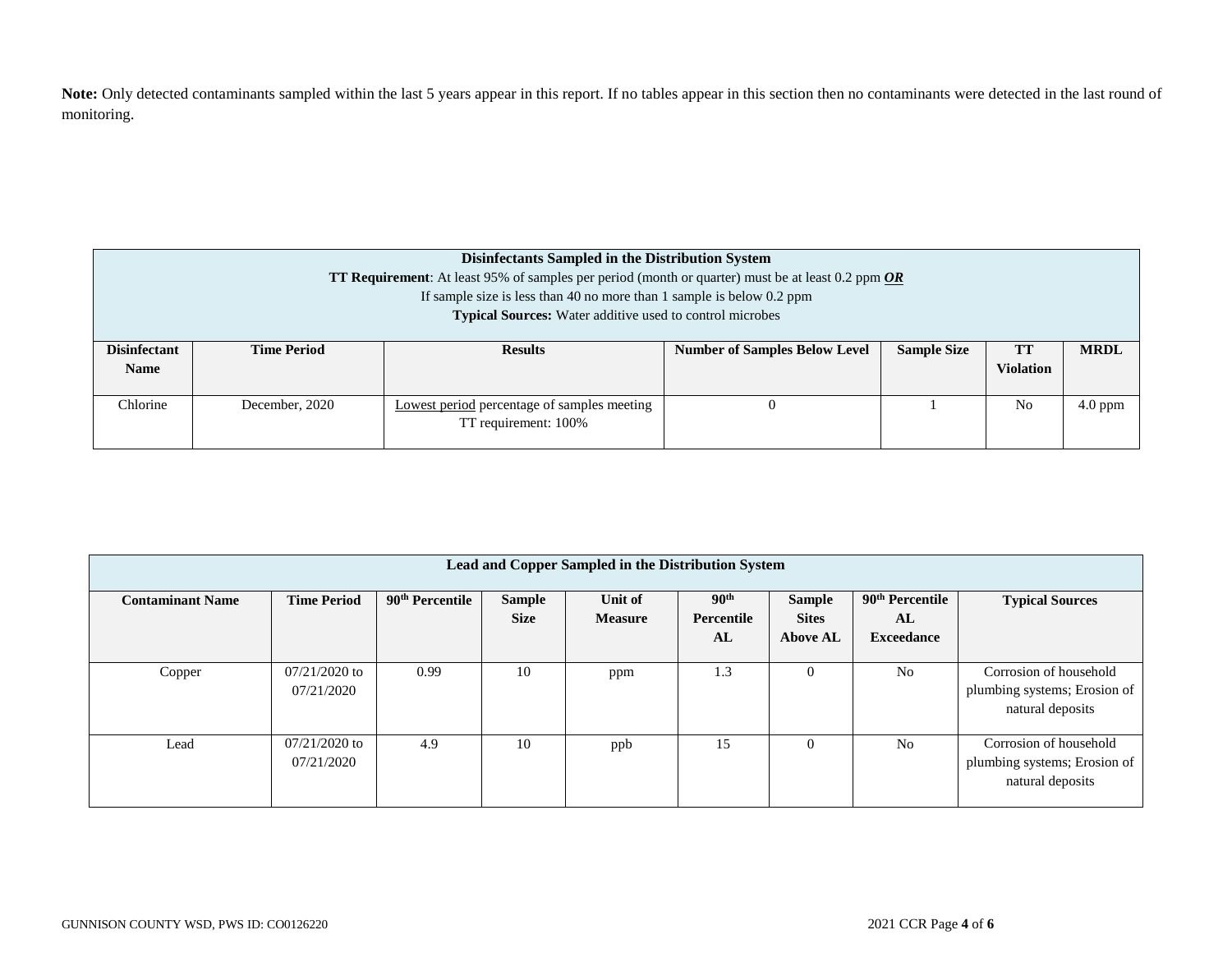| Disinfection Byproducts Sampled in the Distribution System                                                               |      |       |              |             |                |    |     |                |                                             |
|--------------------------------------------------------------------------------------------------------------------------|------|-------|--------------|-------------|----------------|----|-----|----------------|---------------------------------------------|
| <b>MCLG</b><br><b>MCL Violation</b><br><b>MCL</b><br>Year<br><b>Name</b><br><b>Sample</b><br>Unit of<br>Range<br>Average |      |       |              |             |                |    |     |                | <b>Typical Sources</b>                      |
|                                                                                                                          |      |       | $Low - High$ | <b>Size</b> | <b>Measure</b> |    |     |                |                                             |
| <b>Total Haloacetic Acids</b><br>(HAA5)                                                                                  | 2020 | 16.27 | 8.5 to 23.8  | 4           | ppb            | 60 | N/A | N <sub>0</sub> | Byproduct of drinking water<br>disinfection |
| <b>Total Trihalomethanes</b><br>(TTHM)                                                                                   | 2020 | 23.02 | 8.3 to 35.3  | 4           | ppb            | 80 | N/A | N <sub>0</sub> | Byproduct of drinking water<br>disinfection |

| <b>Summary of Turbidity Sampled at the Entry Point to the Distribution System</b> |                    |                                                        |                                       |                  |                |  |  |  |  |
|-----------------------------------------------------------------------------------|--------------------|--------------------------------------------------------|---------------------------------------|------------------|----------------|--|--|--|--|
| <b>Contaminant Name</b>                                                           | <b>Sample Date</b> | <b>Level Found</b><br><b>TT Requirement</b>            |                                       |                  |                |  |  |  |  |
|                                                                                   |                    |                                                        |                                       | <b>Violation</b> | <b>Sources</b> |  |  |  |  |
| Turbidity                                                                         | Date/Month:        | Highest single measurement:                            | Maximum 1 NTU for any single          | N <sub>0</sub>   | Soil Runoff    |  |  |  |  |
|                                                                                   | Jun                | 0.088 NTU                                              | measurement                           |                  |                |  |  |  |  |
|                                                                                   |                    |                                                        |                                       |                  |                |  |  |  |  |
| Turbidity                                                                         | Month:             | <b>Lowest monthly percentage of samples meeting TT</b> | In any month, at least 95% of samples | N <sub>0</sub>   | Soil Runoff    |  |  |  |  |
|                                                                                   | Dec                | requirement for our technology: 100 %                  | must be less than 0.3 NTU             |                  |                |  |  |  |  |

| Inorganic Contaminants Sampled at the Entry Point to the Distribution System |      |         |                       |                              |                           |            |             |                                |                                                                                                |
|------------------------------------------------------------------------------|------|---------|-----------------------|------------------------------|---------------------------|------------|-------------|--------------------------------|------------------------------------------------------------------------------------------------|
| <b>Contaminant Name</b>                                                      | Year | Average | Range<br>$Low - High$ | <b>Sample</b><br><b>Size</b> | Unit of<br><b>Measure</b> | <b>MCL</b> | <b>MCLG</b> | <b>MCL</b><br><b>Violation</b> | <b>Typical Sources</b>                                                                         |
| Nitrate                                                                      | 2020 | 0.09    | $0.09$ to $0.09$      |                              | ppm                       | 10         | 10          | N <sub>0</sub>                 | Runoff from fertilizer use; leaching from septic<br>tanks, sewage; erosion of natural deposits |